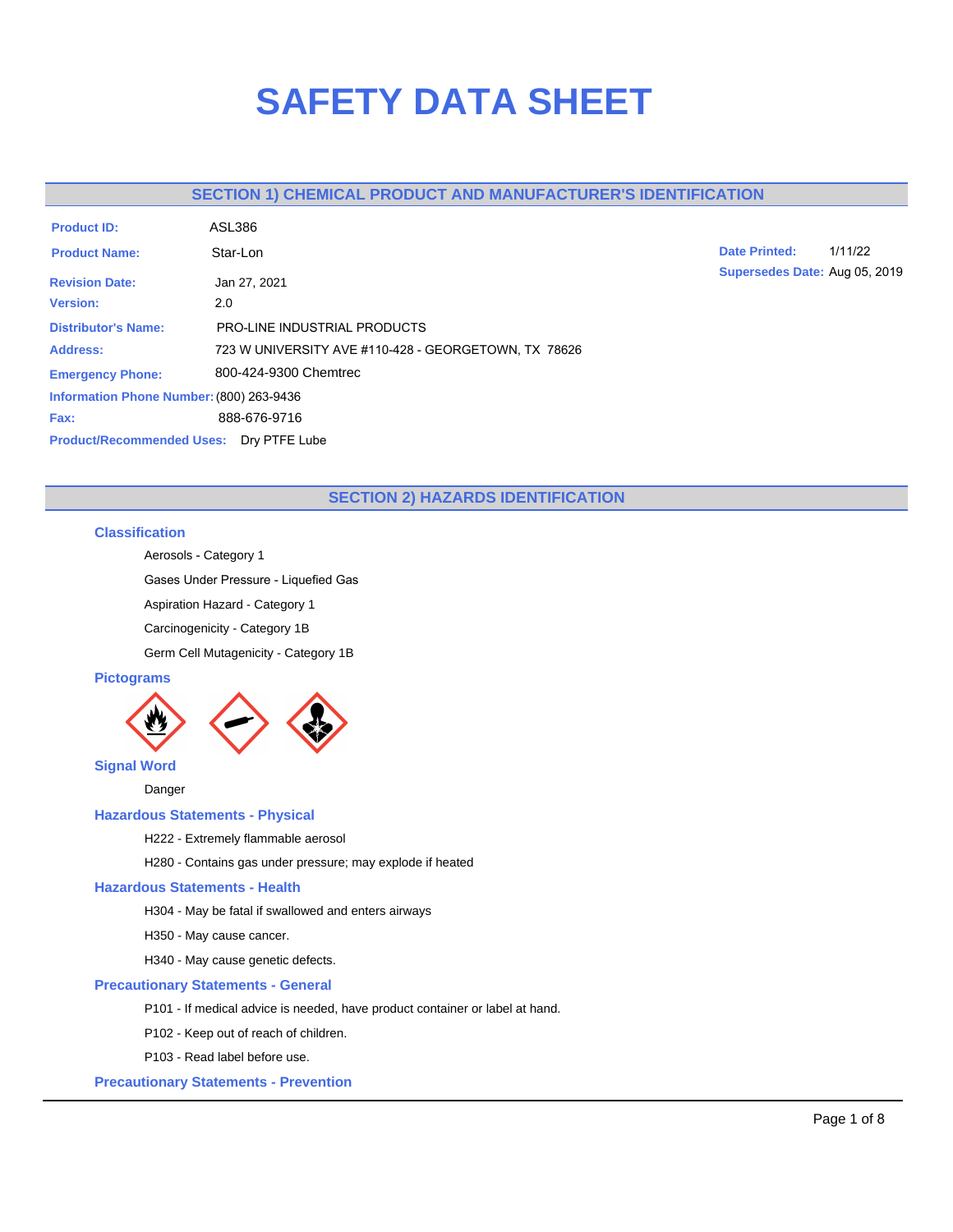P210 - Keep away from heat, hot surfaces, sparks, open flames and other ignition sources. No smoking.

- P211 Do not spray on an open flame or other ignition source.
- P251 Do not pierce or burn, even after use.
- P201 Obtain special instructions before use.
- P202 Do not handle until all safety precautions have been read and understood.
- P280 Wear protective gloves, protective clothing, eye protection and face protection.

## **Precautionary Statements - Response**

P301 + P310 - IF SWALLOWED: Immediately call a POISON CENTER or doctor.

P331 - Do NOT induce vomiting.

P308 + P313 - IF exposed or concerned: Get medical attention.

#### **Precautionary Statements - Storage**

P410 + P412 - Protect from sunlight. Do not expose to temperatures exceeding 50°C/122°F.

P405 + P403 - Store locked up. Store in a well-ventilated place.

#### **Precautionary Statements - Disposal**

P501 - Dispose of contents and container in accordance with local, regional, national and international regulations.

## **SECTION 3) COMPOSITION, INFORMATION ON INGREDIENTS**

| <b>CAS</b>           | <b>Chemical Name</b>                  | ∣% By Weight     |
|----------------------|---------------------------------------|------------------|
| 0064742-49-0         | VM & P NAPHTHA                        | l 51% - 84%      |
| 0068476-86-8         | Petroleum gases, liquefied, sweetened | 16% - 26%        |
| $ 0000142 - 82 - 5 $ | N-HEPTANE                             | $2\% - 4\%$      |
| 0009002-84-0         | POLYTETRAFLUOROETHYLENE               | $10.1\% - 1.1\%$ |

Specific chemical identity and/or exact percentage (concentration) of the composition has been withheld to protect confidentiality.

# **SECTION 4) FIRST-AID MEASURES**

#### **Inhalation**

If exposed/feel unwell/concerned: Call a POISON CENTER or doctor.

Eliminate all ignition sources if safe to do so.

Remove source of exposure or move person to fresh air and keep comfortable for breathing.

## **Eye Contact**

Remove source of exposure or move person to fresh air. Rinse eyes cautiously with lukewarm, gently flowing water for several minutes, while holding the eyelids open. Remove contact lenses, if present and easy to do. Continue rinsing for a duration of 15-20 minutes. Take care not to rinse contaminated water into the unaffected eye or onto the face. If eye irritation persists: Get medical advice/attention.

#### **Skin Contact**

IF exposed or concerned: Get medical advice/attention.

Take off immediately all contaminated clothing, shoes, and leather goods(e.g., watchbands, belts). Wash contaminated clothing thoroughly before reuse.

## **Ingestion**

Immediately call a POISON CENTER or doctor. Do NOT induce vomiting. If vomiting occurs naturally, lie on your side, in the recovery position.

## **Most Important Symptoms/Effects, Acute and Delayed**

No data available.

## **Indication of Immediate Medical Attention and Special Treatment Needed**

No data available.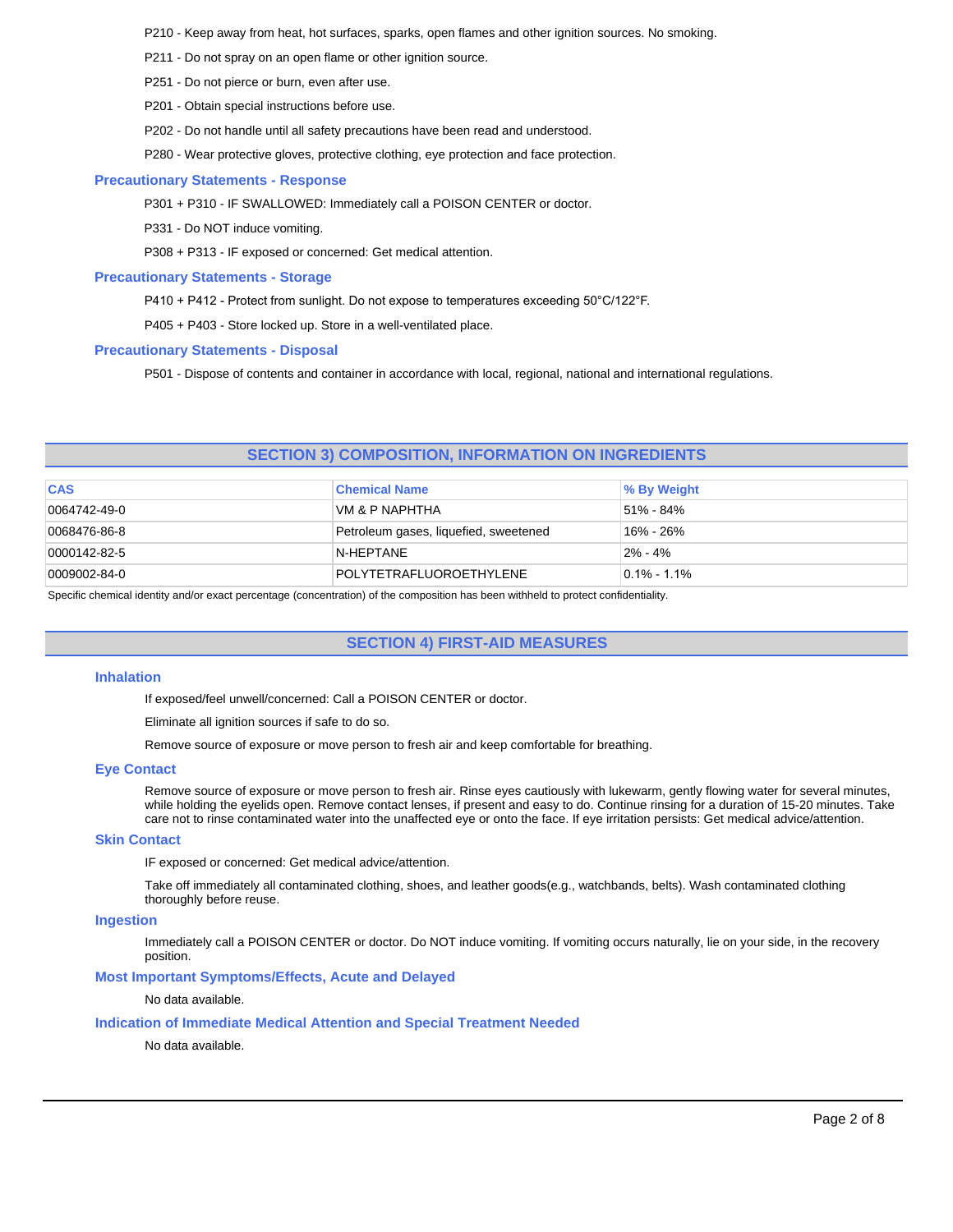## **SECTION 5) FIRE-FIGHTING MEASURES**

## **Suitable Extinguishing Media**

Dry chemical, foam, carbon dioxide. Water spray may be useful in minimizing or dispersing vapors and to protect personnel. Carbon dioxide can displace oxygen. Use caution when applying carbon dioxide in confined spaces. Simultaneous use of foam and water on the same surface is to be avoided as water destroys the foam. Sand or earth may be used for small fires only. Do not direct a solid stream of water or foam into hot, burning pools. This may result in frothing and increased fire intensity.

#### **Unsuitable Extinguishing Media**

No data available.

#### **Specific Hazards in Case of Fire**

Contents under pressure. Keep away from ignition sources and open flames. Exposure of containers to extreme heat and flames can cause them to rupture often with violent force.

Product is highly flammable and forms explosive mixtures with air, oxygen, and all oxidizing agents. Vapors are heavier than air and may travel along surfaces to remote ignition sources and flash back.

During a fire, irritating and highly toxic gases may be generated during combustion or decomposition. High temperatures can cause sealed containers to rupture due to a build up of internal pressures. Cool with water.

Empty Containers retain product residue which may exhibit hazards of material; therefore do not pressurize, cut, glaze, weld or use for any other purposes.

Container could potentially burst or be punctured upon mechanical impact, releasing flammable vapors.

#### **Fire-Fighting Procedures**

Dispose of fire debris and contaminated extinguishing water in accordance with official regulations.

Isolate immediate hazard area and keep unauthorized personnel out. Stop spill/release if it can be done safely. Move undamaged containers from immediate hazard area if it can be done safely. Water spray may be useful in minimizing or dispersing vapors and to protect personnel. Water may be ineffective but can be used to cool containers exposed to heat or flame. Caution should be exercised when using water or foam as frothing may occur, especially if sprayed into containers of hot, burning liquid.

#### **Special Protective Actions**

Wear positive pressure self-contained breathing apparatus (SCBA)

## **SECTION 6) ACCIDENTAL RELEASE MEASURES**

#### **Emergency Procedure**

ELIMINATE all ignition sources (no smoking, flares, sparks or flames in immediate area).

Do not touch or walk through spilled material.

Isolate hazard area and keep unnecessary people away. Remove all possible sources of ignition in the surrounding area. Notify authorities if any exposure to the general public or the environment occurs or is likely to occur.

If spilled material is cleaned up using a regulated solvent, the resulting waste mixture may be regulated.

#### **Recommended Equipment**

Wear liquid tight chemical protective clothing in combination with positive pressure self-contained breathing apparatus (SCBA).

#### **Personal Precautions**

Avoid breathing vapor. Avoid contact with skin, eye or clothing. Do not touch damaged containers or spilled materials unless wearing appropriate protective clothing.

ELIMINATE all ignition sources (no smoking, flares, sparks or flames in immediate area).

#### **Environmental Precautions**

Stop spill/release if it can be done safely. Prevent spilled material from entering sewers, storm drains, other unauthorized drainage systems and natural waterways by using sand, earth, or other appropriate barriers.

### **Methods and Materials for Containment and Cleaning up**

Absorb liquids in vermiculite, dry sand, earth, or similar inert material and deposit in sealed containers for disposal.

## **SECTION 7) HANDLING AND STORAGE**

## **General**

Do not puncture or incinerate (burn) cans. Do not stick pins, nails, or any other sharp objects into opening on top of can. Do not spray in eyes. Do not take internally.

#### **Ventilation Requirements**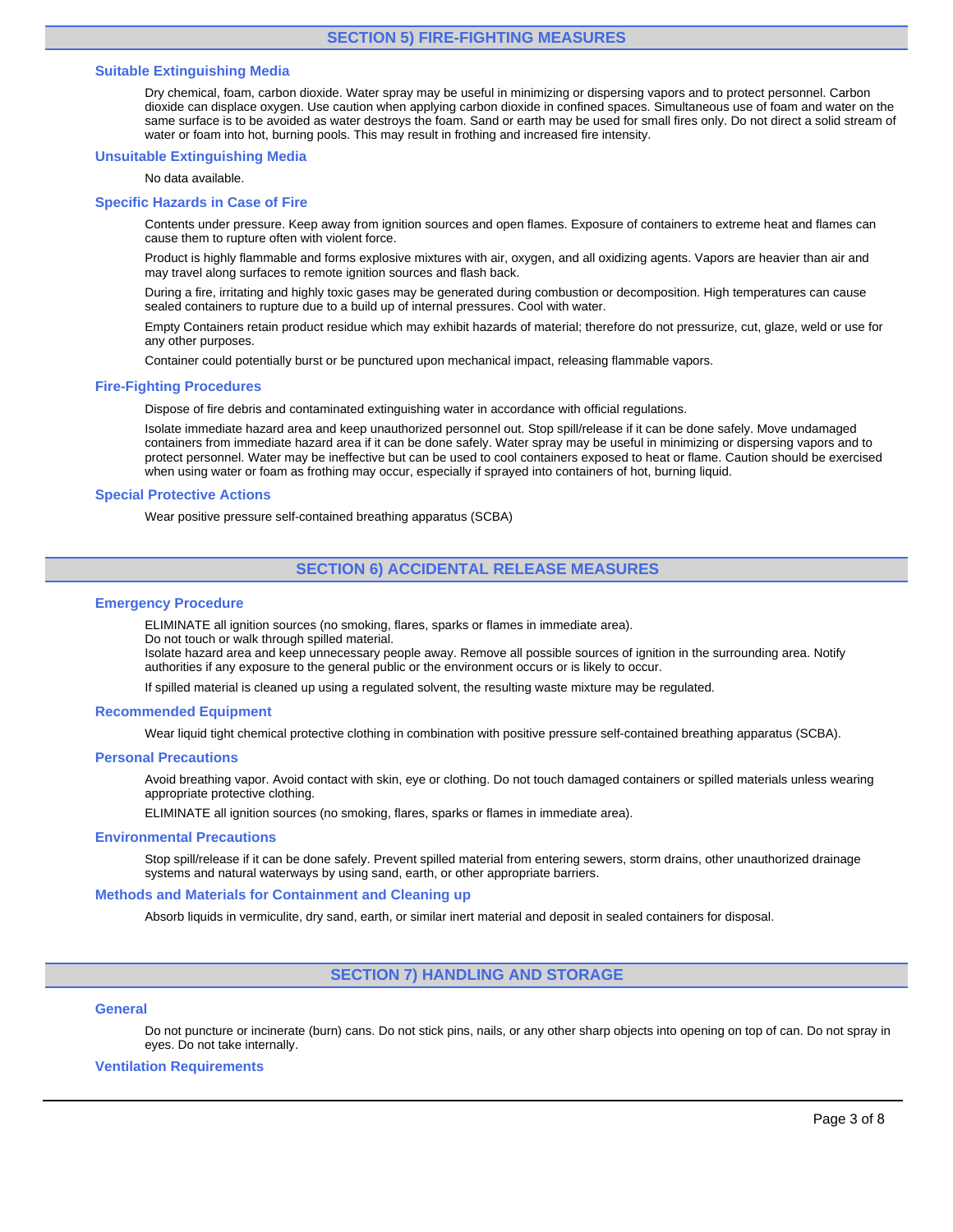## **Storage Room Requirements**

Store and use in a cool, dry, well-ventilated area. Do not store above 120°F. See product label for additional information.

## **SECTION 8) EXPOSURE CONTROLS/PERSONAL PROTECTION**

## **Eye Protection**

Wear safety glasses with side shields. Eyewash stations and showers should be available in areas where this material is used and stored.

#### **Skin Protection**

Use solvent-resistant protective gloves for prolonged or repeated contact.

## **Respiratory Protection**

Avoid breathing vapors. In restricted areas, use approved chemical/mechanical filters designed to remove a combination of particles and vapor. In confined areas, use an approved air line respirator or hood. A self-contained breathing apparatus is required for vapor concentrations above PEL/TLV limits.

#### **Appropriate Engineering Controls**

Ventilation should be sufficient to prevent inhalation of any vapors.

| <b>Chemical</b><br><b>Name</b>                 | <b>TWA</b><br><b>OSHA</b><br>(mg/m3) | <b>OSHA TWA</b><br>(ppm) | <b>OSHA STEL</b><br>(mg/m3) | <b>OSHA</b><br><b>Carcinogen</b> | <b>OSHA Skin</b><br>designation | <b>OSHA Tables</b><br>(Z1, Z2, Z3) | <b>ACGIH TWA</b><br>(mg/m3) | <b>ACGIH TWA</b><br>(ppm) |
|------------------------------------------------|--------------------------------------|--------------------------|-----------------------------|----------------------------------|---------------------------------|------------------------------------|-----------------------------|---------------------------|
| N-HEPTANE                                      | 2000                                 | 500                      |                             |                                  |                                 |                                    |                             | 400                       |
| Petroleum<br>gases,<br>liquefied,<br>sweetened | 2000                                 | 500                      |                             |                                  |                                 |                                    |                             |                           |
| POLYTETRAFL<br><b>UOROETHYLE</b><br>NE.        |                                      |                          |                             |                                  |                                 |                                    | 2.5                         |                           |
| VM & P<br><b>NAPHTHA</b>                       | 2000                                 | 500                      |                             |                                  |                                 | 4                                  | [(L)]; [5 (I)];             | (L)                       |

| <b>Chemical</b><br><b>Name</b>                 | <b>STEL</b><br><b>NIOSH</b><br>(ppm) | <b>ACGIH STEL</b><br>(mg/m3) | <b>ACGIH STEL</b><br>(ppm) | <b>ACGIH</b><br><b>Carcinogen</b> | <b>ACGIH</b><br><b>TLV Basis</b> | <b>ACGIH</b><br><b>Notations</b> | <b>NIOSH</b><br>TWA<br>(mg/m3) | NIOSH TWA<br>(ppm) |
|------------------------------------------------|--------------------------------------|------------------------------|----------------------------|-----------------------------------|----------------------------------|----------------------------------|--------------------------------|--------------------|
| N-HEPTANE                                      |                                      |                              | 500                        |                                   | CNS impair;<br>URT irr           |                                  | 350                            | 85                 |
| Petroleum<br>gases,<br>liquefied,<br>sweetened |                                      |                              |                            |                                   |                                  |                                  |                                |                    |
| POLYTETRAFL<br><b>UOROETHYLE</b><br><b>NE</b>  |                                      |                              |                            | A4                                | Bone dam;<br>fluorosis           | A4; BEI                          |                                |                    |
| VM & P<br><b>NAPHTHA</b>                       |                                      |                              |                            | [A2]; [A4];                       | URT irr                          | [A2]; [A4];                      | 350                            |                    |

| <b>Chemical</b><br><b>Name</b>                 | NIOSH STEL<br>(mg/m3) | <b>OSHA STEL</b><br>(ppm) | <b>NIOSH</b><br><b>Carcinogen</b> |
|------------------------------------------------|-----------------------|---------------------------|-----------------------------------|
| N-HEPTANE                                      |                       |                           |                                   |
| Petroleum<br>gases,<br>liquefied,<br>sweetened |                       |                           |                                   |
| POLYTETRAFL<br><b>UOROETHYLE</b><br>NF.        |                       |                           |                                   |
| VM & P<br><b>NAPHTHA</b>                       |                       |                           |                                   |

(C) - Ceiling limit, (L) - Exposure by all routes should be carefully controlled to levels as low as possible, A4 - Not Classifiable as a Human Carcinogen, BEI - Substances for which there is a Biological Exposure Index or Indices, CNS - Central nervous system, dam - Damage, impair - Impairment, irr - Irritation, URT - Upper respiratory tract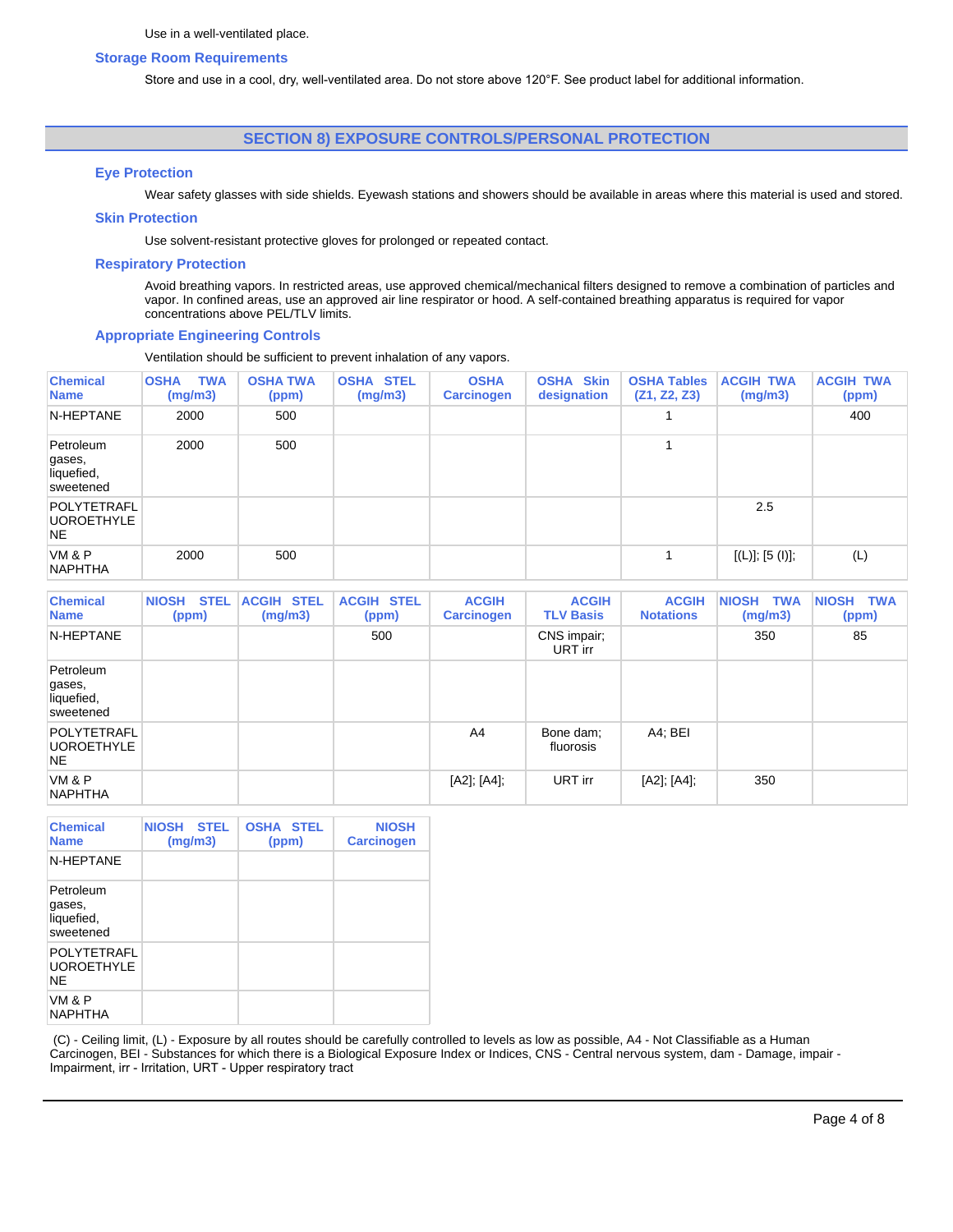# **SECTION 9) PHYSICAL AND CHEMICAL PROPERTIES**

# **Physical and Chemical Properties**

| Density                      | 5.44 lb/gal                 |
|------------------------------|-----------------------------|
| Density VOC                  | 5.41 lb/gal                 |
| % VOC                        | 99.40%                      |
| Appearance                   | Opaque White                |
| <b>Odor Threshold</b>        | N.A.                        |
| Odor Description             | Characteristic              |
| pH                           | N.A.                        |
| <b>Water Solubility</b>      | N.A.                        |
| Flammability                 | Flash point below 73°F/23°C |
| Vapor Pressure               | N.A.                        |
| <b>Flash Point</b>           | N.A.                        |
| Viscosity                    | N.A.                        |
| Lower Explosion Level        | N.A.                        |
| <b>Upper Explosion Level</b> | N.A.                        |
| Vapor Density                | N.A.                        |
| <b>Melting Point</b>         | N.A.                        |
| <b>Freezing Point</b>        | N.A.                        |
| Low Boiling Point            | N.A.                        |
| High Boiling Point           | N.A.                        |
| Decomposition Pt             | N.A.                        |
| Auto Ignition Temp           | N.A.                        |
| <b>Evaporation Rate</b>      | Slower than ether           |

# **SECTION 10) STABILITY AND REACTIVITY**

## **Stability**

Stable under normal storage and handling conditions.

## **Conditions to Avoid**

Avoid heat, spark, flame, direct sunlight and incompatible materials.

Dropping containers may cause bursting.

## **Incompatible Materials**

Avoid strong oxidizers, reducers, acids, and alkalis.

## **Hazardous Reactions/Polymerization**

Will not occur.

## **Hazardous Decomposition Products**

No data available.

# **SECTION 11) TOXICOLOGICAL INFORMATION**

## **Skin Corrosion/Irritation**

Based on available data, the classification criteria are not met.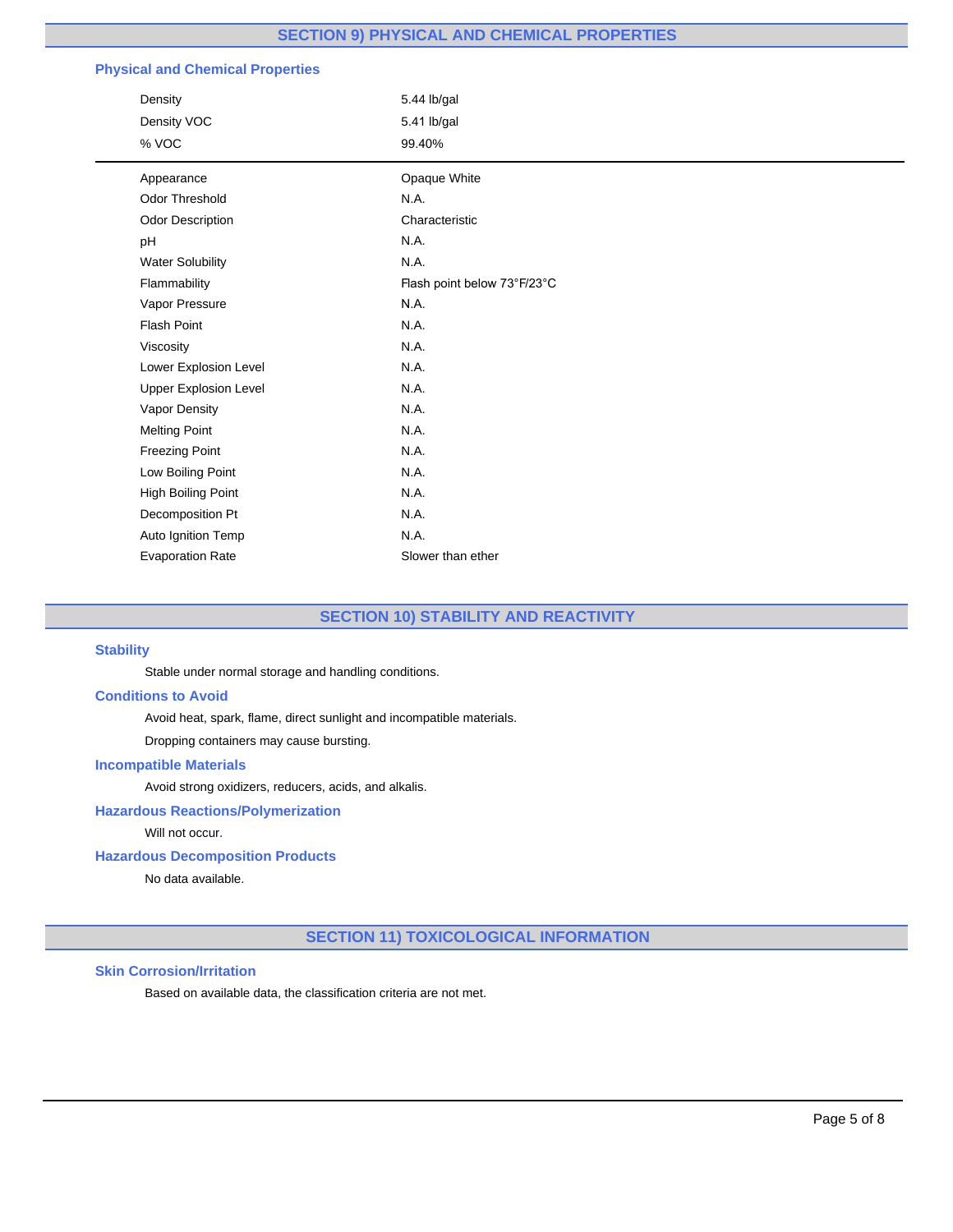## **Likely Route of Exposure**

Inhalation, ingestion, skin absorption.

## **Serious Eye Damage/Irritation**

#### Based on available data, the classification criteria are not met.

## **Carcinogenicity**

May cause cancer.

## **Germ Cell Mutagenicity**

May cause genetic defects.

## **Reproductive Toxicity**

Based on available data, the classification criteria are not met.

#### **Respiratory/Skin Sensitization**

Based on available data, the classification criteria are not met.

## **Specific Target Organ Toxicity - Single Exposure**

Based on available data, the classification criteria are not met.

#### **Specific Target Organ Toxicity - Repeated Exposure**

Based on available data, the classification criteria are not met.

#### **Aspiration Hazard**

May be fatal if swallowed and enters airways.

## **Acute Toxicity**

Based on available data, the classification criteria are not met.

## **Potential Health Effects - Miscellaneous**

## 0000142-82-5 N-HEPTANE

Increased susceptibility to the effects of this material may be observed in people with preexisting disease of any of the following: central nervous system, respiratory system, skin. May cause central nervous system effects such as dizziness, headache, nausea, and loss of consciousness. Laboratory studies with rats have shown that petroleum distillates can cause kidney damage and kidney or liver tumors. These effects were not seen in similar studies with guinea pigs, dogs, or monkeys. Several studies evaluating petroleum workers have not shown a significant increase of kidney damage or an increase in kidney or liver tumors. Aspiration may occur during swallowing or vomiting, resulting in lung damage.

#### 0000142-82-5 N-HEPTANE

LC50 (rat): approximately 25000 ppm (4-hour exposure); cited as 103 g/m3 (4-hour exposure) (6) LD50 (oral, rat): Greater than 15000 mg/kg (4)

# **SECTION 12) ECOLOGICAL INFORMATION**

## **Toxicity**

Based on available data, the classification criteria are not met.

## **Persistence and Degradability**

No data available.

**Bio-Accumulative Potential**

## No data available.

## **Mobility in Soil**

No data available.

## **Other Adverse Effects**

No data available.

## **SECTION 13) DISPOSAL CONSIDERATIONS**

#### **Waste Disposal**

Under RCRA, it is the responsibility of the user of the product, to determine at the time of disposal whether the product meets RCRA criteria for hazardous waste. Waste management should be in full compliance with federal, state, and local laws.

Empty containers retain product residue which may exhibit hazards of material, therefore do not pressurize, cut, glaze, weld or use for any other purposes. Return drums to reclamation centers for proper cleaning and reuse.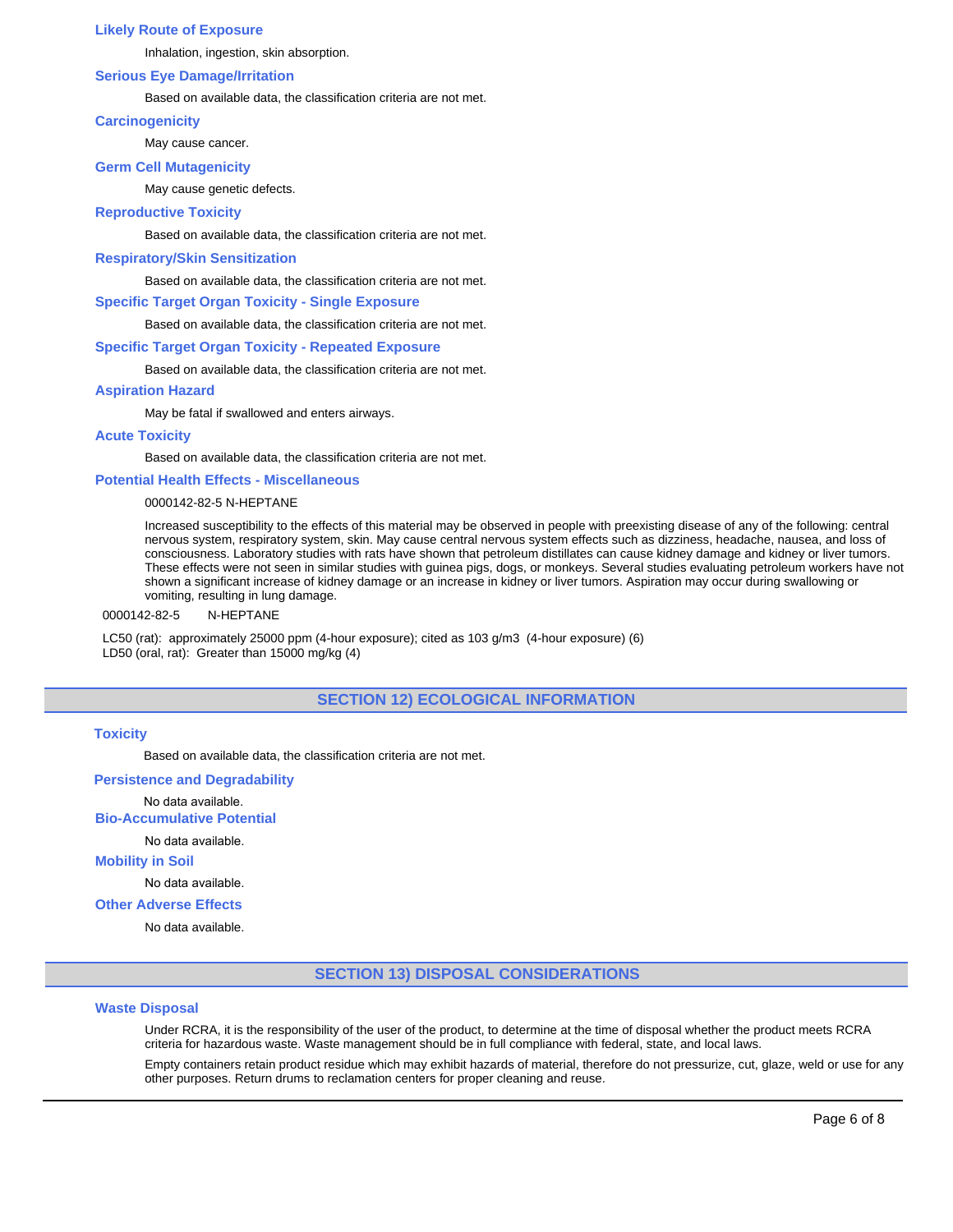# **SECTION 14) TRANSPORT INFORMATION**

|                                            |                                       |                         | <b>IATA Information</b> |
|--------------------------------------------|---------------------------------------|-------------------------|-------------------------|
|                                            | <b>U.S. DOT</b><br><b>Information</b> | <b>IMDG Information</b> |                         |
| <b>UN number:</b>                          | UN1950                                | <b>UN1950</b>           | UN1950                  |
| <b>Proper shipping</b><br>name:            | Aerosols                              | Aerosols                | Aerosols, flammable     |
| <b>Hazard class:</b>                       | 2.1                                   | 2.1                     | 2.1                     |
| <b>Packaging group:</b>                    | N.A.                                  | N.A.                    | N.A.                    |
| <b>Hazardous</b><br>substance (RQ):        | No Data Available                     |                         |                         |
| <b>Marine Pollutant:</b>                   | No Data Available                     | No Data Available       |                         |
| <b>Note / Special</b><br><b>Provision:</b> | LTD QTY                               | LTD QTY                 | LTD QTY                 |
| <b>Toxic-Inhalation</b><br>Hazard:         | No Data Available                     |                         |                         |

# **SECTION 15) REGULATORY INFORMATION**

| <b>CAS</b>   | <b>Chemical Name</b>                     | % By Weight   | <b>Regulation List</b>          |
|--------------|------------------------------------------|---------------|---------------------------------|
| 0064742-49-0 | VM & P NAPHTHA                           | $51\% - 84\%$ | SARA312, VOC, TSCA, ACGIH, OSHA |
| 0068476-86-8 | Petroleum gases, liquefied,<br>sweetened | 16% - 26%     | SARA312, TSCA, OSHA             |
| 0000142-82-5 | N-HEPTANE                                | $2\% - 4\%$   | SARA312, VOC, TSCA, ACGIH, OSHA |
| 0009002-84-0 | POLYTETRAFLUOROETHYLENE                  | $0.1\% - 1\%$ | SARA312, TSCA, ACGIH            |

# **SECTION 16) OTHER INFORMATION**

#### **Glossary**

ACGIH- American Conference of Governmental Industrial Hygienists; ANSI- American National Standards Institute; Canadian TDG-Canadian Transportation of Dangerous Goods; CAS- Chemical Abstract Service; Chemtrec- Chemical Transportation Emergency Center (US); CHIP- Chemical Hazard Information and Packaging; DSL- Domestic Substances List; EC- Equivalent Concentration; EH40 (UK)- HSE Guidance Note EH40 Occupational Exposure Limits; EPCRA- Emergency Planning and Community Right-To-Know Act; ESL- Effects screening levels; HMIS- Hazardous Material Information Service; LC- Lethal Concentration; LD- Lethal Dose; NFPA- National Fire Protection Association; OEL- Occupational Exposure Limits; OSHA- Occupational Safety and Health Administration, US Department of Labor; PEL- Permissible Exposure Limit; SARA (Title III)- Superfund Amendments and Reauthorization Act; SARA 313- Superfund Amendments and Reauthorization Act, Section 313; SCBA- Self-Contained Breathing Apparatus; STEL- Short Term Exposure Limit; TCEQ- Texas Commission on Environmental Quality; TLV- Threshold Limit Value; TSCA- Toxic Substances Control Act Public Law 94- 469; TWA- Time Weighted Value; US DOT- US Department of Transportation; WHMIS- Workplace Hazardous Materials Information System.